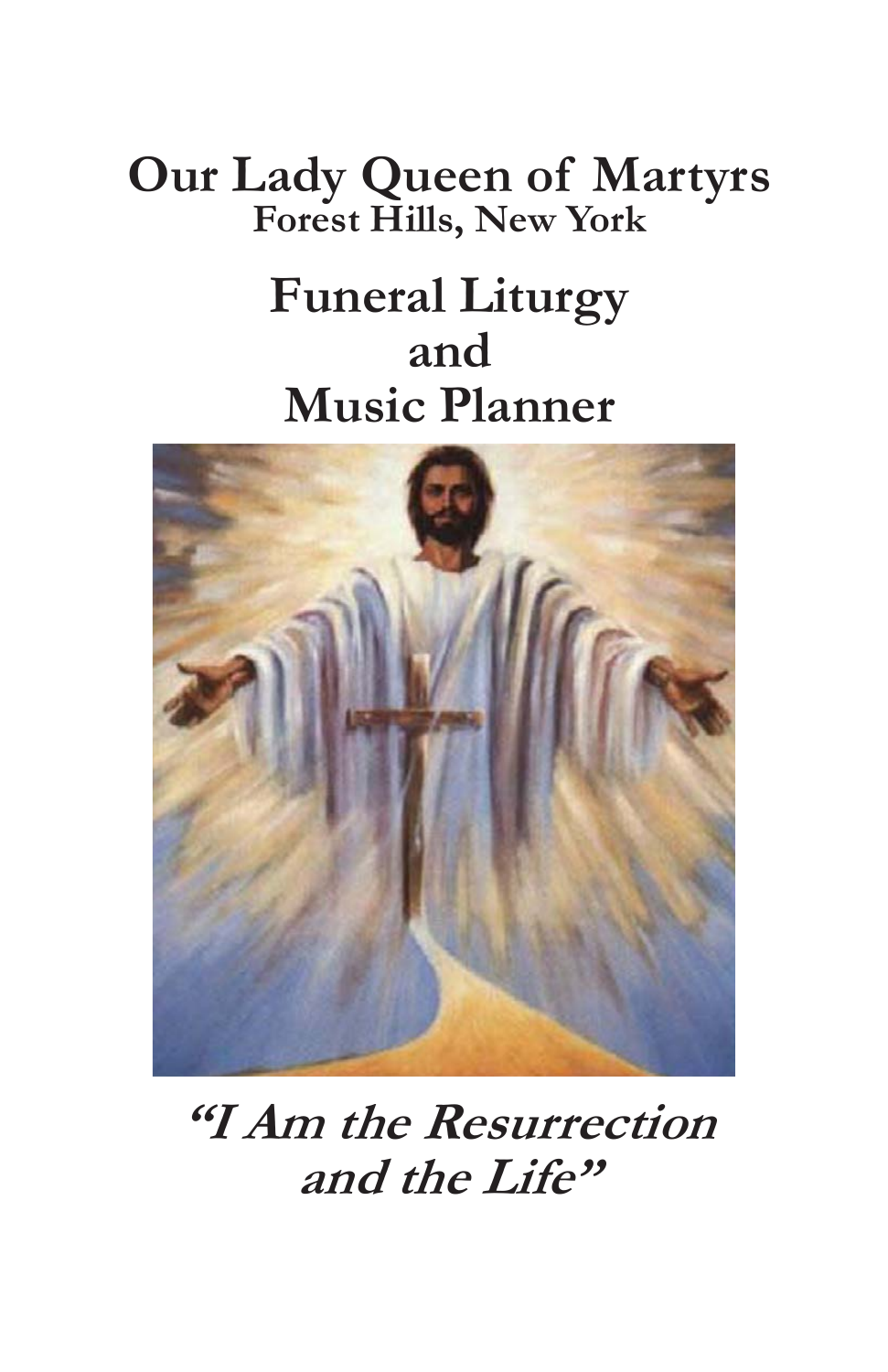Dear Friends:

Our parish joins with you at this time of loss, as a consoling hope and a helping hand in the preparation of the funeral Mass.

The Rites of Christian Burial recall the fulfillment of the promise of the Easter mystery of Christ's death and resurrection. The prayers communicate our belief that those who are baptized and believe in Jesus will pass with Him from death to life and that the purified soul is welcomed into the Communion of Saints for all eternity.

This booklet is offered as a means to help you in making the Mass of Christian Burial for your loved one an expression of our shared faith and hope in the promise of the Resurrection. As St. Paul wrote:

*"We do not want you to be unaware, brothers and sisters, about those who have fallen asleep, so that you may not grieve like the rest, who have no hope. For if we believe that Jesus died and rose, so too will God, through Jesus, bring with Him those who have fallen asleep."* 

*(1 Thessalonians 4:13-14)* 

We encourage you to spend some time preparing the personal information on pages three and four. We also ask that you choose one reading from the Old Testament and one reading from the New Testament (provided to you by the funeral director) that best expresses the faith of your family in relation to the deceased. These selections, as well as other information about the participants in the parts of the Mass, are to be noted on page five. Finally, since music is such an important element of the service, we ask that you consider the selections of your choice, one from each of the underlined categories. These selections are the liturgically approved hymns for a funeral Mass.

Please feel free to explore the selected options or other concerns with the visiting clergy, Consolation Committee member, or the funeral director after the Wake service.

Be assured of our prayers for your family at this difficult time.

Sincerely in Christ,

*Most Reverend Paul R. Sanchez, D.D. – Pastor The Priests and Deacons of Our Lady Queen of Martyrs Parish The Members of the Consolation Committee*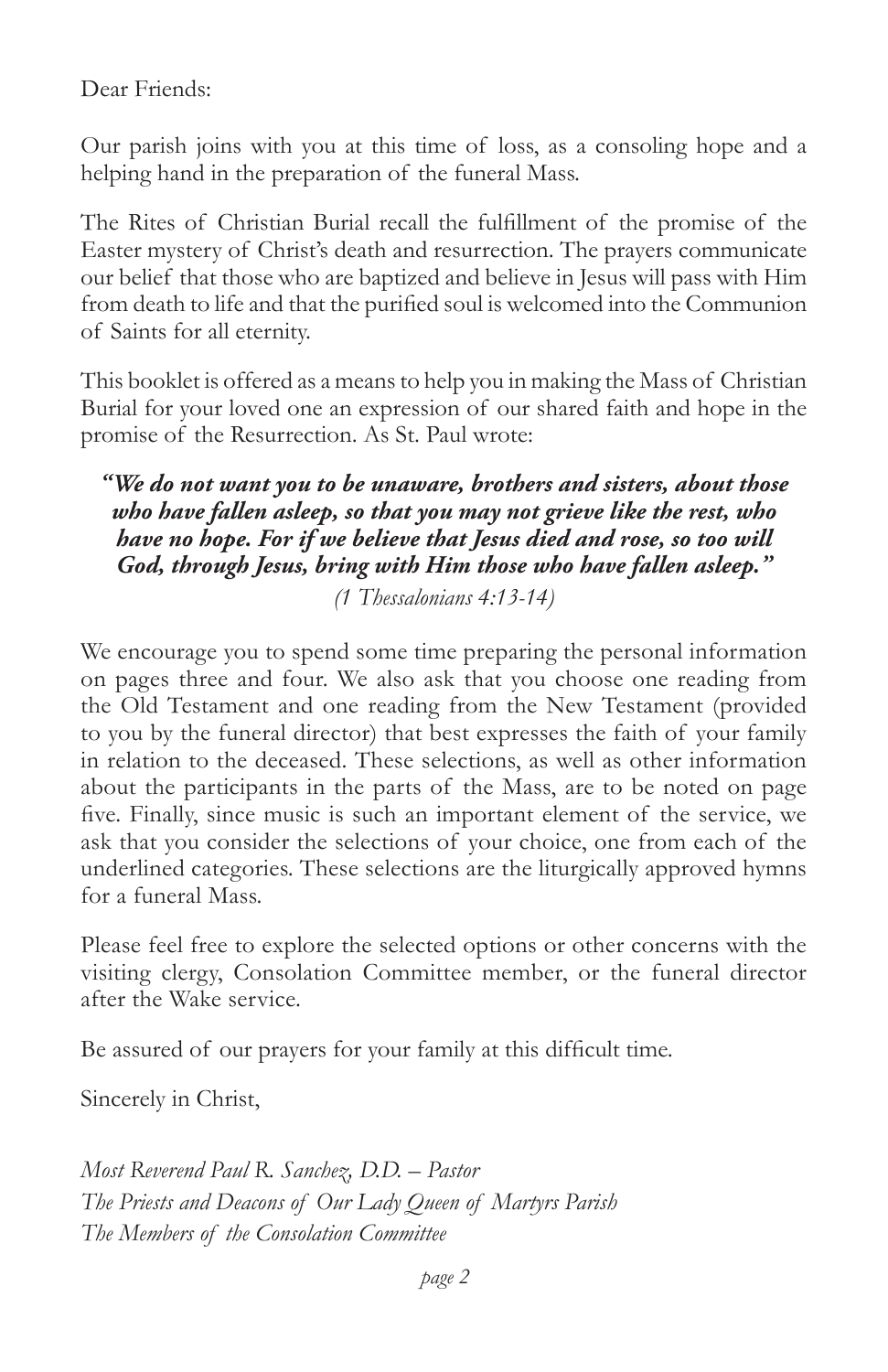## **I. Personal History**

| Was the Deceased Married? Yes _ No _                   |
|--------------------------------------------------------|
| Spouse's Name                                          |
| Spouse's Information<br>Living _ Deceased _ Divorced _ |
| Children                                               |
|                                                        |
| Grandchildren                                          |
|                                                        |
| Brothers and/or Sisters                                |
|                                                        |

 $\frac{1}{2}$  ,  $\frac{1}{2}$  ,  $\frac{1}{2}$  ,  $\frac{1}{2}$  ,  $\frac{1}{2}$  ,  $\frac{1}{2}$  ,  $\frac{1}{2}$  ,  $\frac{1}{2}$  ,  $\frac{1}{2}$  ,  $\frac{1}{2}$  ,  $\frac{1}{2}$  ,  $\frac{1}{2}$  ,  $\frac{1}{2}$  ,  $\frac{1}{2}$  ,  $\frac{1}{2}$  ,  $\frac{1}{2}$  ,  $\frac{1}{2}$  ,  $\frac{1}{2}$  ,  $\frac{1$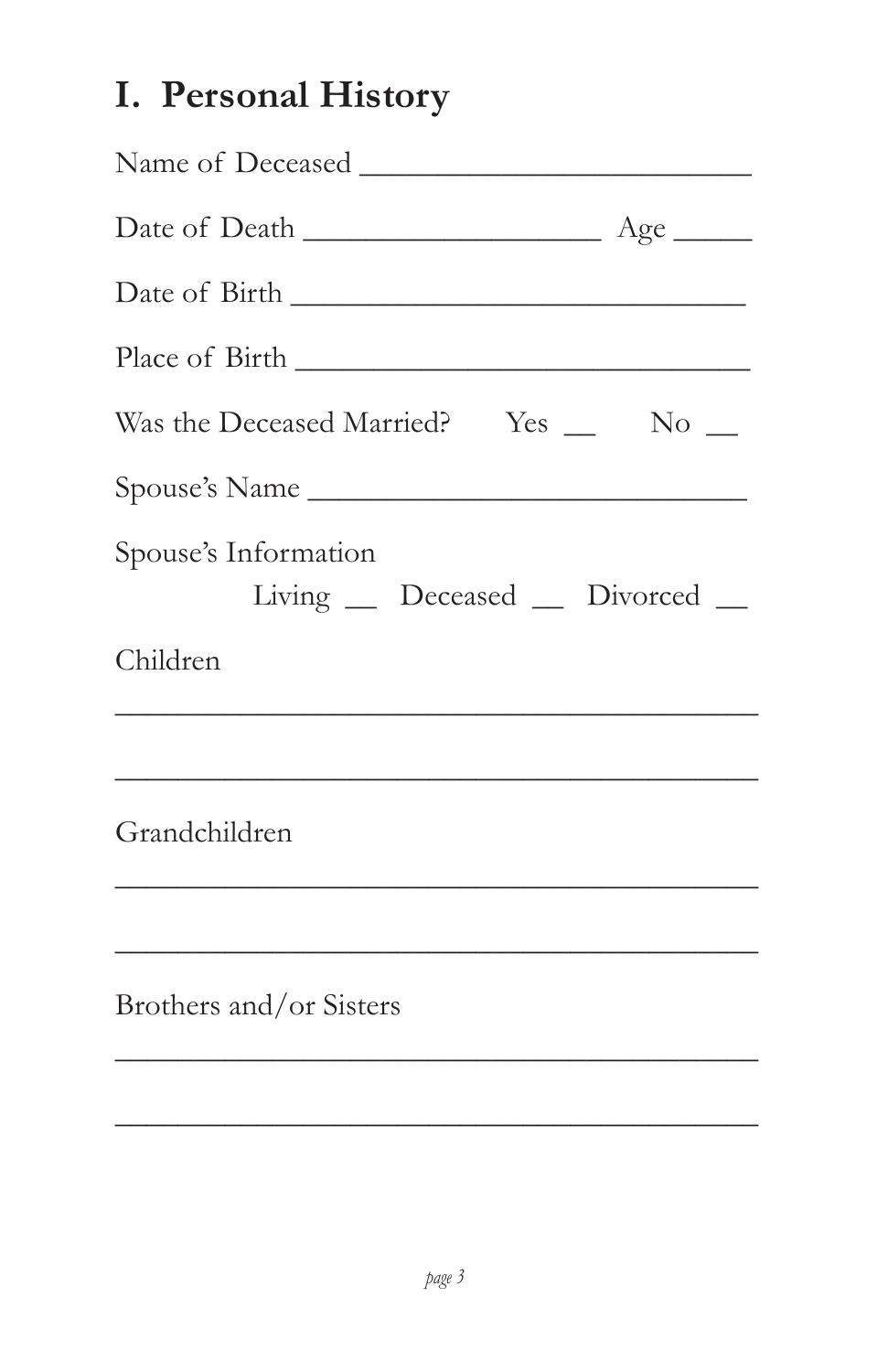## **II. Personal Information**

*Is there any specific information that you would like to share with us to make the Funeral Service and Liturgy more personal and meaningful? (For example: qualities of the deceased; names of primary caregivers; special interests, hobbies, and/or talents; favorite saints and/or special devotions; involvement in parish life.)*

**\_\_\_\_\_\_\_\_\_\_\_\_\_\_\_\_\_\_\_\_\_\_\_\_\_\_\_\_\_\_\_\_\_\_\_\_\_\_\_\_\_**

**\_\_\_\_\_\_\_\_\_\_\_\_\_\_\_\_\_\_\_\_\_\_\_\_\_\_\_\_\_\_\_\_\_\_\_\_\_\_\_\_\_ \_\_\_\_\_\_\_\_\_\_\_\_\_\_\_\_\_\_\_\_\_\_\_\_\_\_\_\_\_\_\_\_\_\_\_\_\_\_\_\_\_ \_\_\_\_\_\_\_\_\_\_\_\_\_\_\_\_\_\_\_\_\_\_\_\_\_\_\_\_\_\_\_\_\_\_\_\_\_\_\_\_\_ \_\_\_\_\_\_\_\_\_\_\_\_\_\_\_\_\_\_\_\_\_\_\_\_\_\_\_\_\_\_\_\_\_\_\_\_\_\_\_\_\_ \_\_\_\_\_\_\_\_\_\_\_\_\_\_\_\_\_\_\_\_\_\_\_\_\_\_\_\_\_\_\_\_\_\_\_\_\_\_\_\_\_ \_\_\_\_\_\_\_\_\_\_\_\_\_\_\_\_\_\_\_\_\_\_\_\_\_\_\_\_\_\_\_\_\_\_\_\_\_\_\_\_\_ \_\_\_\_\_\_\_\_\_\_\_\_\_\_\_\_\_\_\_\_\_\_\_\_\_\_\_\_\_\_\_\_\_\_\_\_\_\_\_\_\_ \_\_\_\_\_\_\_\_\_\_\_\_\_\_\_\_\_\_\_\_\_\_\_\_\_\_\_\_\_\_\_\_\_\_\_\_\_\_\_\_\_ \_\_\_\_\_\_\_\_\_\_\_\_\_\_\_\_\_\_\_\_\_\_\_\_\_\_\_\_\_\_\_\_\_\_\_\_\_\_\_\_\_ \_\_\_\_\_\_\_\_\_\_\_\_\_\_\_\_\_\_\_\_\_\_\_\_\_\_\_\_\_\_\_\_\_\_\_\_\_\_\_\_\_ \_\_\_\_\_\_\_\_\_\_\_\_\_\_\_\_\_\_\_\_\_\_\_\_\_\_\_\_\_\_\_\_\_\_\_\_\_\_\_\_\_ \_\_\_\_\_\_\_\_\_\_\_\_\_\_\_\_\_\_\_\_\_\_\_\_\_\_\_\_\_\_\_\_\_\_\_\_\_\_\_\_\_**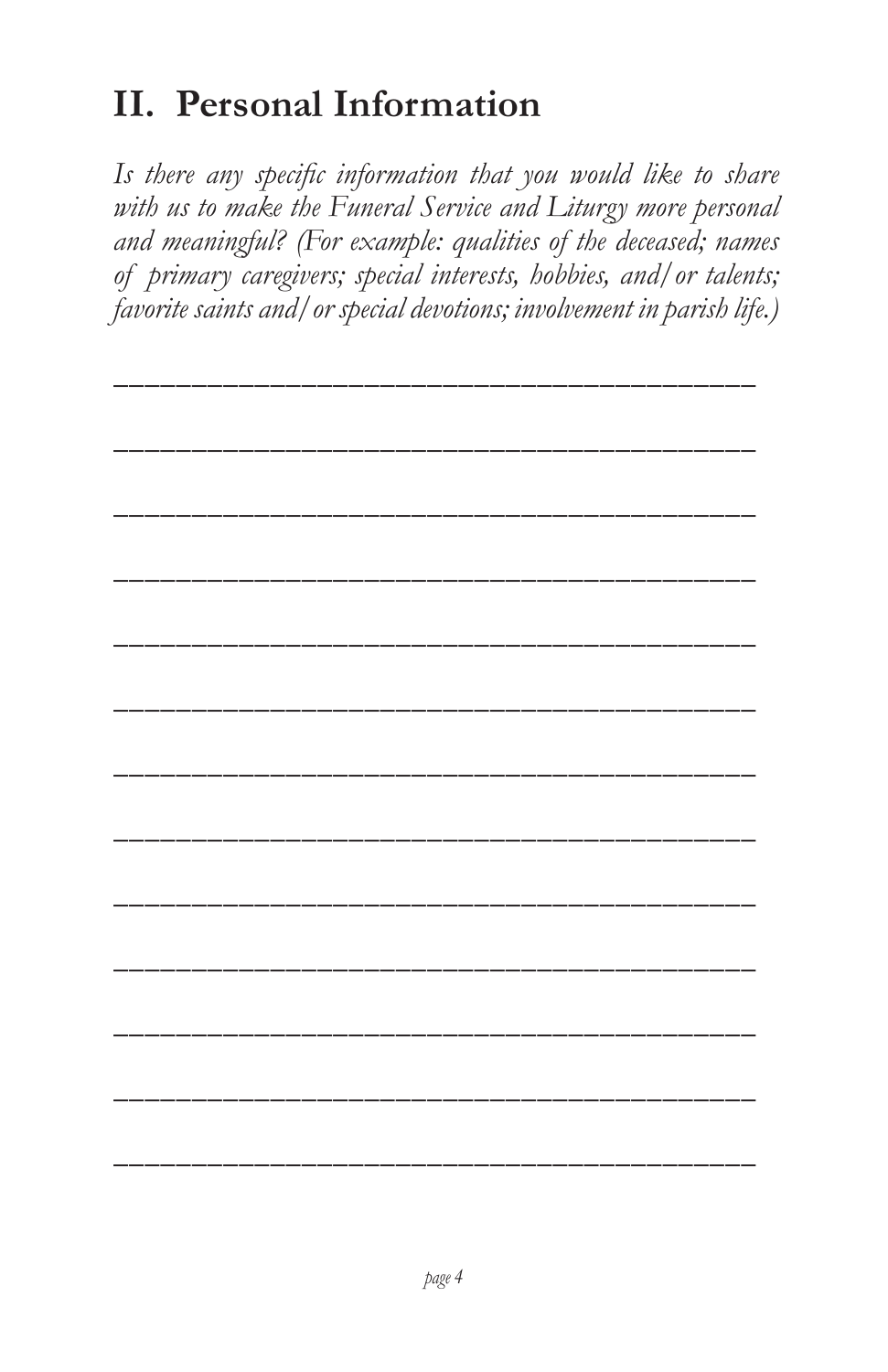### **III. The Mass of Christian Burial**

*Please indicate your selections and preferences for Old and New Testament readings.*

### Old Testament Reading:

| Selection:     |               |                 |  |
|----------------|---------------|-----------------|--|
| To be read by: | Priest $\Box$ | Family/Friend □ |  |

Name of Reader:

### New Testament Reading:

| Selection:     |               |                         |  |
|----------------|---------------|-------------------------|--|
| To be read by: | Priest $\Box$ | Family/Friend $\square$ |  |

\_\_\_\_\_\_\_\_\_\_\_\_\_\_\_\_\_\_\_\_\_\_\_\_\_\_\_\_\_\_\_\_\_\_\_\_\_\_\_\_\_\_\_\_\_\_\_\_\_

Name of Reader:

Gospel Reading: To be selected and proclaimed by the priest or deacon

Presentation of the Gifts: Will family members and/or friends bring the gifts of bread and wine to the altar? You may select two people. Yes  $\Box$  No  $\Box$  If yes, who?

\_\_\_\_\_\_\_\_\_\_\_\_\_\_\_\_\_\_\_\_\_\_\_\_\_\_\_\_\_\_\_\_\_\_\_\_\_\_\_\_\_\_\_\_\_\_\_\_\_

\_\_\_\_\_\_\_\_\_\_\_\_\_\_\_\_\_\_\_\_\_\_\_\_\_\_\_\_\_\_\_\_\_\_\_\_\_\_\_\_\_\_\_\_\_\_\_\_\_

Our Request: *A eulogy is best given during the wake or at the cemetery. While it is natural to want to pay tribute to a person who has died, we must remember that the Mass is a celebration to strengthen our faith and hope in the Resurrection. We request that any eulogy or personal reflections given at Mass are written in advance, limited to three to five minutes, and delivered by one person.*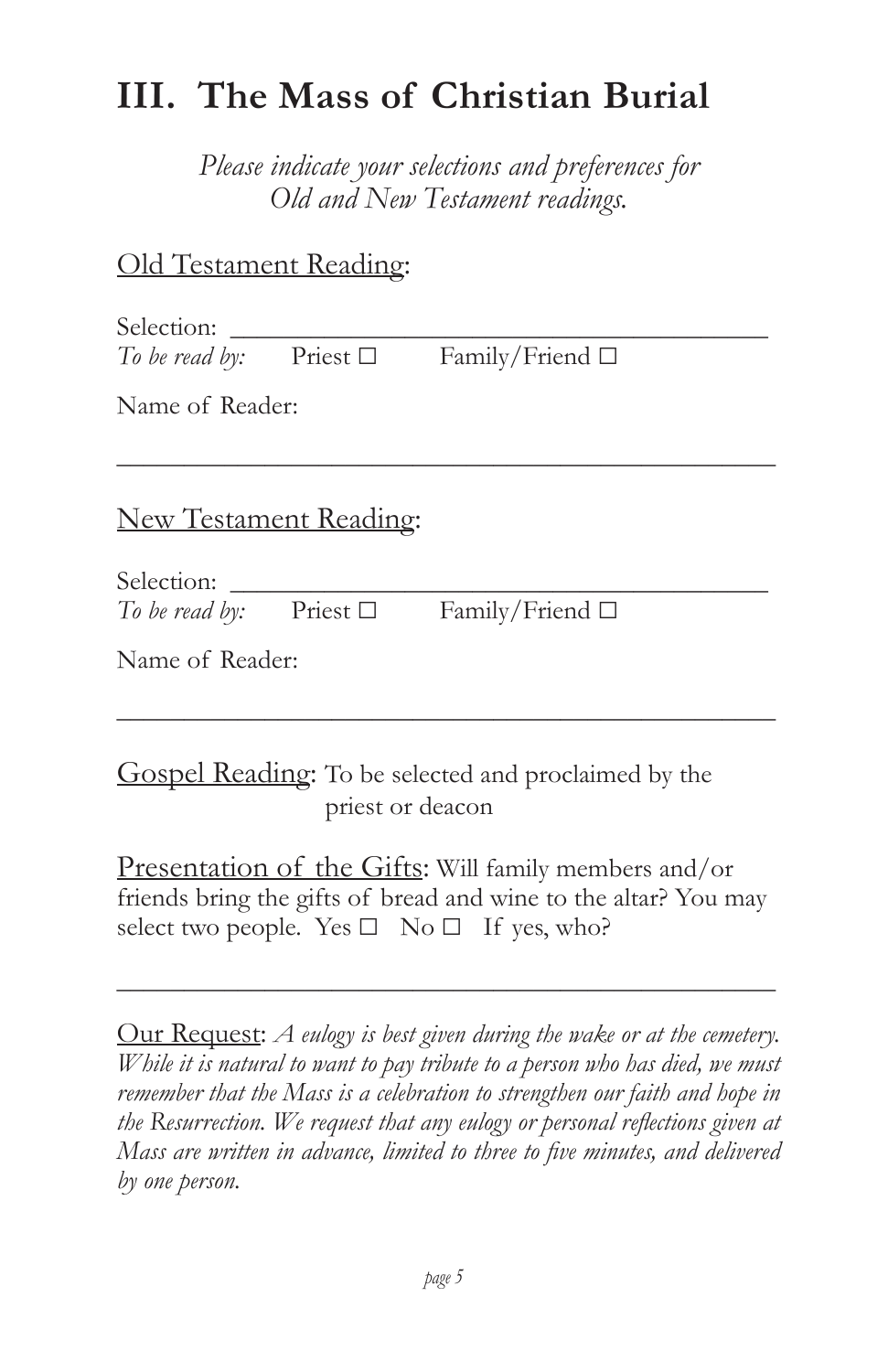### **IV. Musical Selections**

*Please choose one (1) from each category:*

### Entrance

|  | "Alleluia, Sing to Jesus"             |
|--|---------------------------------------|
|  | (not available during Advent or Lent) |

- \_\_ "I Heard the Voice of Jesus Say"
- "Alleluia, the Strife Is O'er" *(not available during Advent or Lent)*
- \_\_ "O God, Our Help in Ages Past"
- \_\_ "Be Not Afraid"

#### **Communion**

- \_\_ "Gift of Finest Wheat"
- \_\_ "Lord, Who at Thy First Eucharist"
- \_\_ "I Am the Bread of Life"
- \_\_ "Panis Angelicus" (solo)
- \_\_ "One Bread, One Body"

### Presentation of the Gifts

\_\_ "Ave Maria" (solo)

\_\_ "Be Still, My Soul"

\_\_ "You Are Mine"

\_\_ "Come to Me"

\_\_ "Like a Shepherd"

Recessional

\_\_ "I Know That My Redeemer Lives"

- \_\_ "O God Beyond All Praising"
- \_\_ "For All the Saints" *(not available during Advent or Lent)*
- \_\_ "Sing with All the Saints in Glory" *(not available during Advent or Lent)*
- \_\_ "How Great Thou Art"

\_\_ "On Eagle's Wings"

*These musical selections are in keeping with the liturgical rites for funerals.*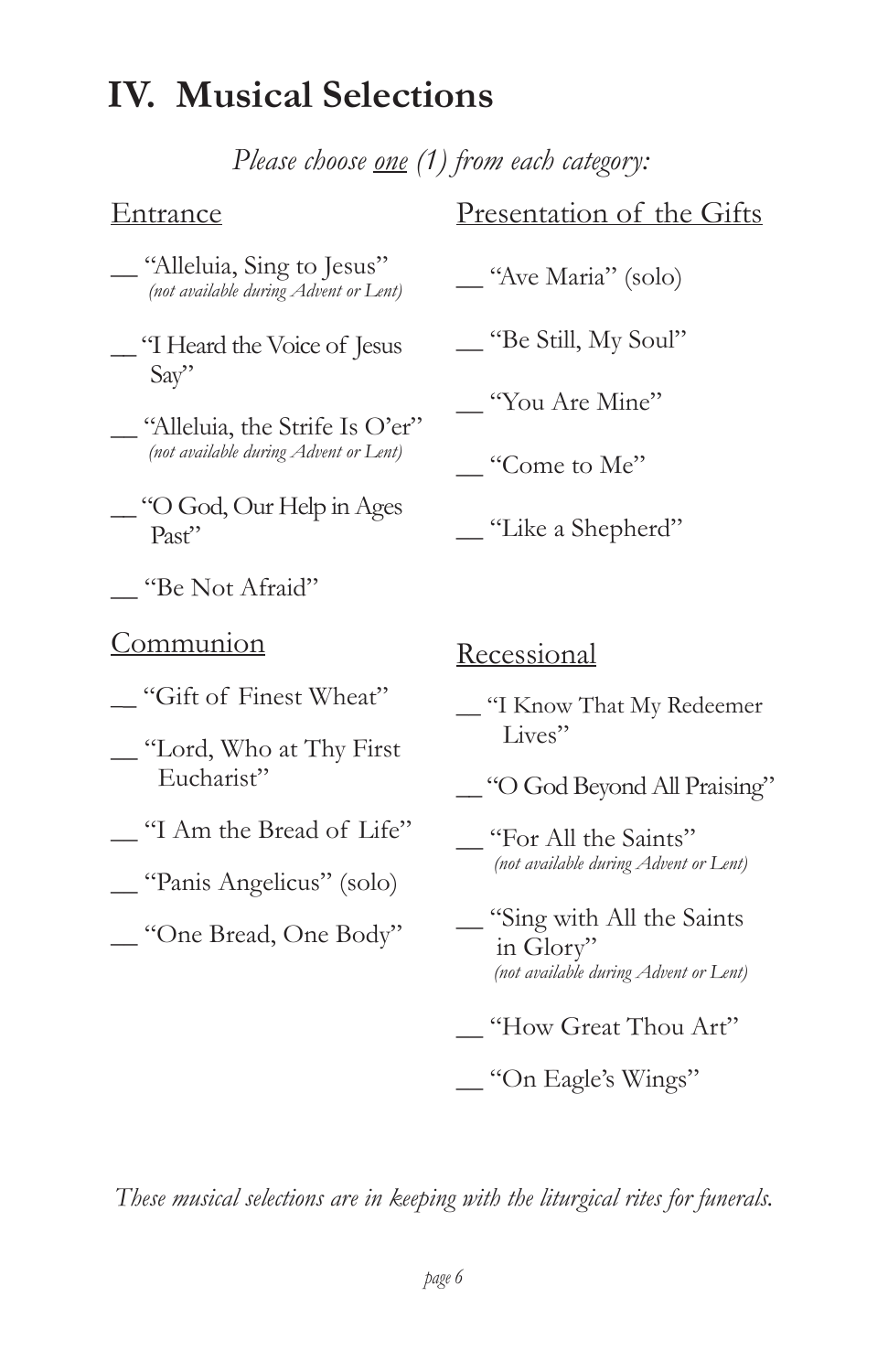### **Bereavement Ministry**

After the funeral, a bereavement minister will reach out to the family of the deceased. We can offer ongoing spiritual support to family members in need through our **Bereavement Support Group**. The group meets regularly (every first and third Monday evening of the month) at 7:00 p.m. in Our Lady Queen of Martyrs rectory. For those grieving the loss of a loved one, the group provides a supportive setting and place for finding healing, comfort, and hope. At each support group meeting, a facilitator will guide those wishing to journey together though shared experiences, feelings, and memories.

For bereavement support, we ask you to please contact Commissioned Lay Pastoral Leader, Yorke Mizelle, by calling 718-268-6251.

### ❧ ❧ ❧ ❧ ❧ ❧ ❧

Sharing in the Holy Eucharist at the time of the death of a loved one is a sign of belief in the Resurrection and our share in eternal life. There can be no fuller participation at Mass than the reception of the Lord Jesus in Holy Communion. As Jesus Himself said,

> *". . . whoever eats this bread will live forever; and the bread that I will give is my flesh for the life of the world." (John 6:51)*